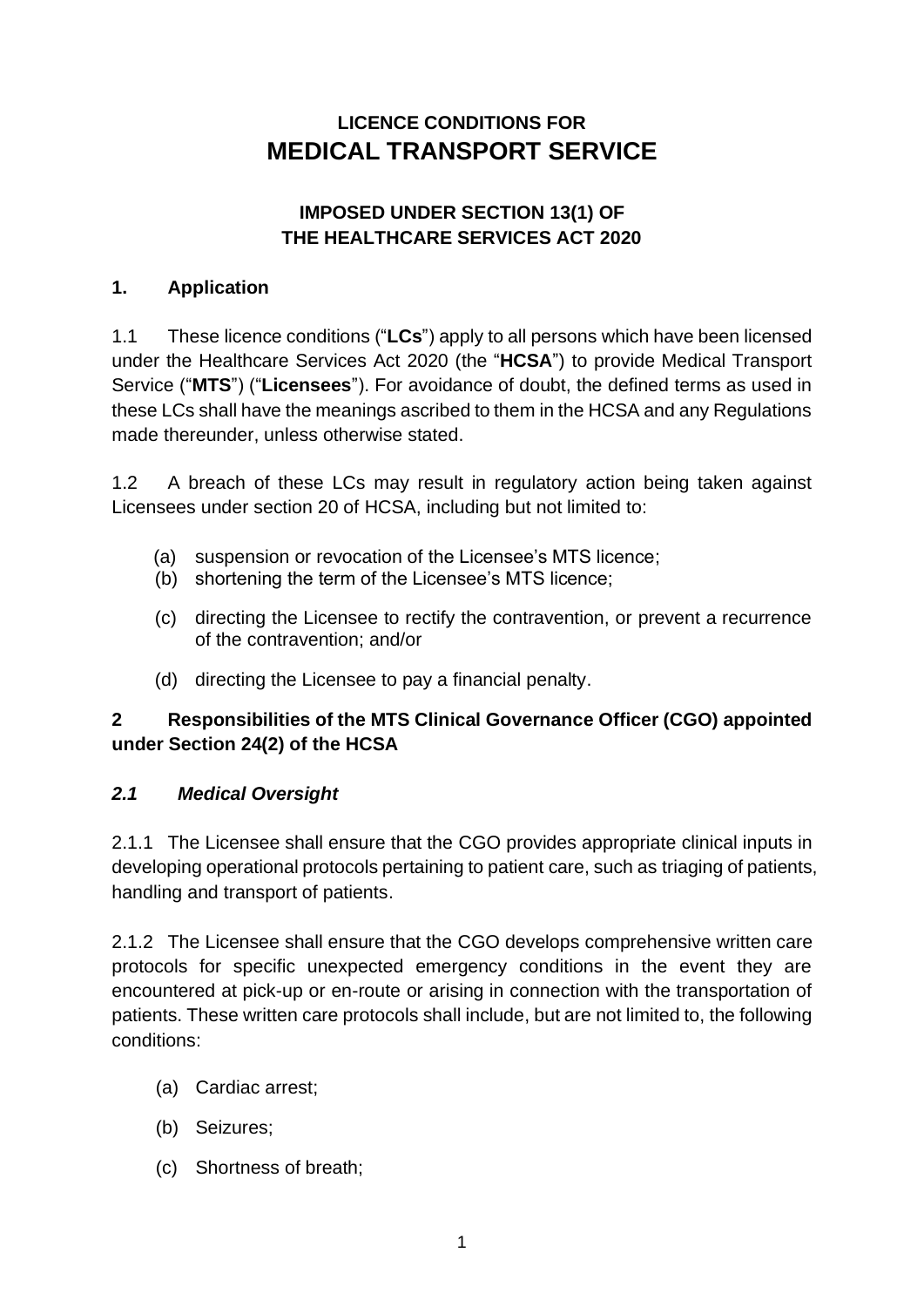- (d) Loss of consciousness;
- (e) Sudden weakness;
- (f) Stroke;
- (g) Chest pain; and
- (h) Severe abdominal pain.

2.1.3 The Licensee shall ensure that the written care protocols referred to at Paragraph 2.1.2 take into consideration the ability of the Medical Transport Service Crew (as defined under Regulation 2 of the Healthcare Services (Emergency Ambulance Service and Medical Transport Service) Regulations 2022) ("**HCS(EAS&MTS)R**") ("**Service Crew**") and the limitations of the equipment in the Medical Transport.

2.1.4 The Licensee shall ensure that, in addition to the written care protocols, the CGO establishes and maintains modes of communication with the Service Crew in order to render further assistance or support in the event that the Service Crew requires it.

2.1.5 The Licensee shall ensure that the CGO updates the written care protocols as and when industry best practice standards are updated in respect of the following:

- (a) the health and safety of the Service Crew; and
- (b) infection control.

2.1.6 The Licensee shall ensure that the CGO provides appropriate clinical advice to the Medical Transport Service Crew in the event of a clinical emergency. The Licensee shall ensure that, in the event the CGO is not available, the CGO has put in place alternative arrangements (either by having another suitably qualified person or by having written protocols) to guide the Service Crew to handle such situations.

## *2.2 Quality Assurance and Audit*

2.2.1 The Licensee shall ensure that the CGO provides appropriate input in all audits and patient care-related matters of the Licensee and assists the Licensee in ensuring that any necessary and appropriate corrective actions are taken and adhered to.

2.2.2 The Licensee shall ensure that the CGO endorses all audit documents and reports.

## *2.3 Training of Service Crew*

2.3.1 The Licensee shall ensure that the CGO recommends Service Crew to attend relevant and recognised training courses (e.g. National Pre-hospital Emergency Care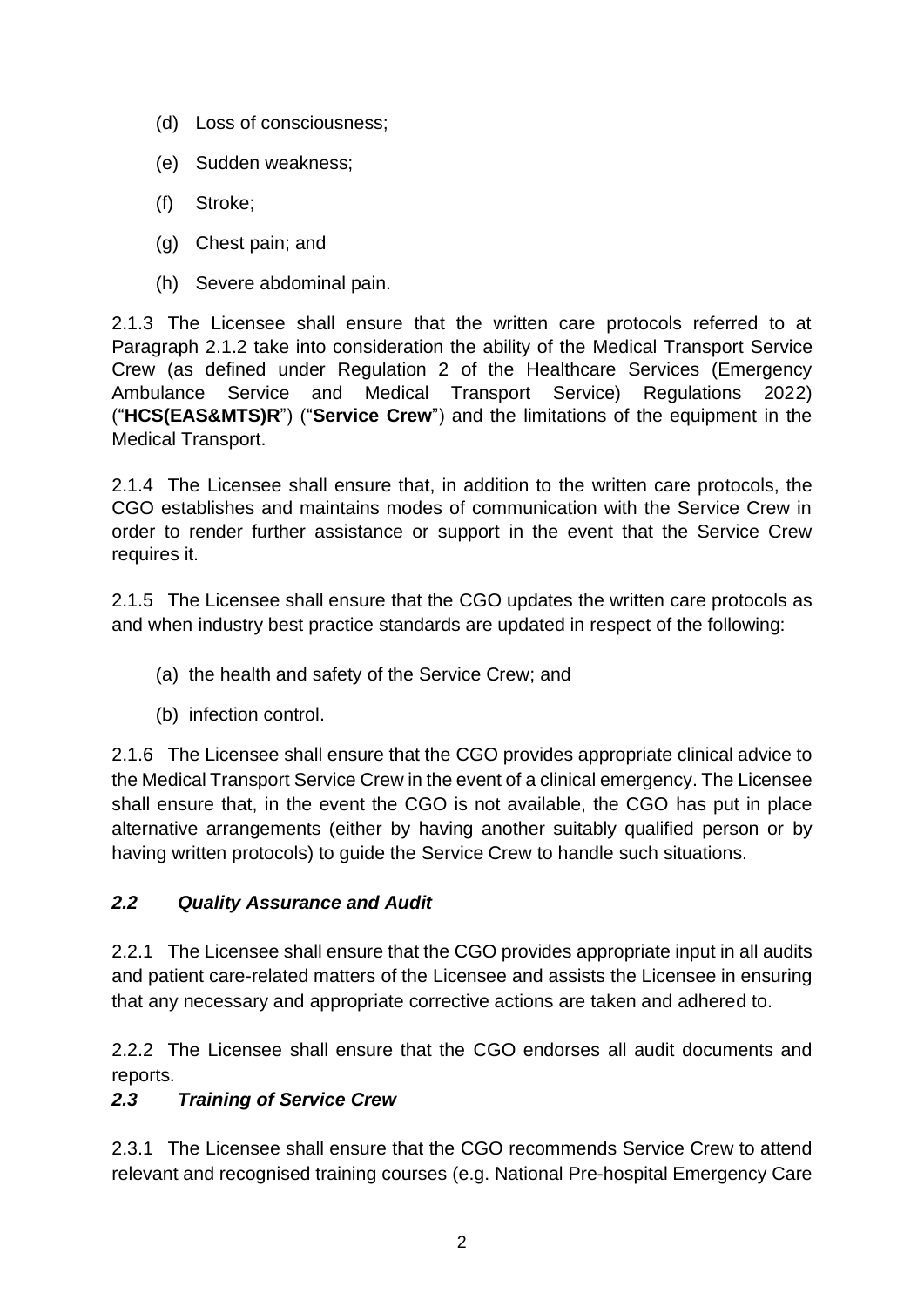Workshop) at least once a year, which may be in the form of lectures, simulations, practical sessions or clinical discussions (e.g. journal review).

2.3.2 The Licensee shall ensure that the CGO periodically reviews the performance of the Service Crew in terms of triaging of patients, delivery of patient care, patient transfers, infection control, documentation of patient records and overall competency level.

# **3 Service Crew**

# *3.1 Crew Leader*

3.1.1 The Licensee shall document the Crew Leader (as described under Regulation 9(2)(b) of the HCS(EAS&MTS)R) for the transport of each patient that is conveyed in a Medical Transport.

# *3.2 Emergency Medical Technician (EMT)*

3.2.1 The Licensee shall ensure that each EMT possess the qualifications recognised by the Director as set out in **Annex A**.

3.2.2 The Licensee shall ensure that each EMT undergoes the recertification programme listed in **Annex A** at least once every two years.

3.2.3 The Licensee shall ensure that the EMT is able to perform the tasks stipulated below:

- (a) Be familiar with and be able to properly handle and operate all equipment on board the Medical Transport and be familiar with the CGO's written care protocols (set out at Paragraphs 2.1.1 and 2.1.2 above);
- (b) Use various types of stretchers and body immobilisation devices;
- (c) Perform basic life support on infants, children and adults and be proficient in the use of bag valve mask;
- (d) Independently initiate the use of an Automated External Defibrillator ("AED");
- (e) Perform standard first aid and give oxygen supplement;
- (f) Measure and monitor the patient's vital signs (i.e. pulse rate, blood pressure, temperature and respiratory rate and given oxygen saturation);
- (g) Monitor intravenous peripheral lines and flow of drip of stable patients;
- (h) Transfer and maintain patients with nasogastric tubes, tracheostomy tubes, and/or urinary catheters;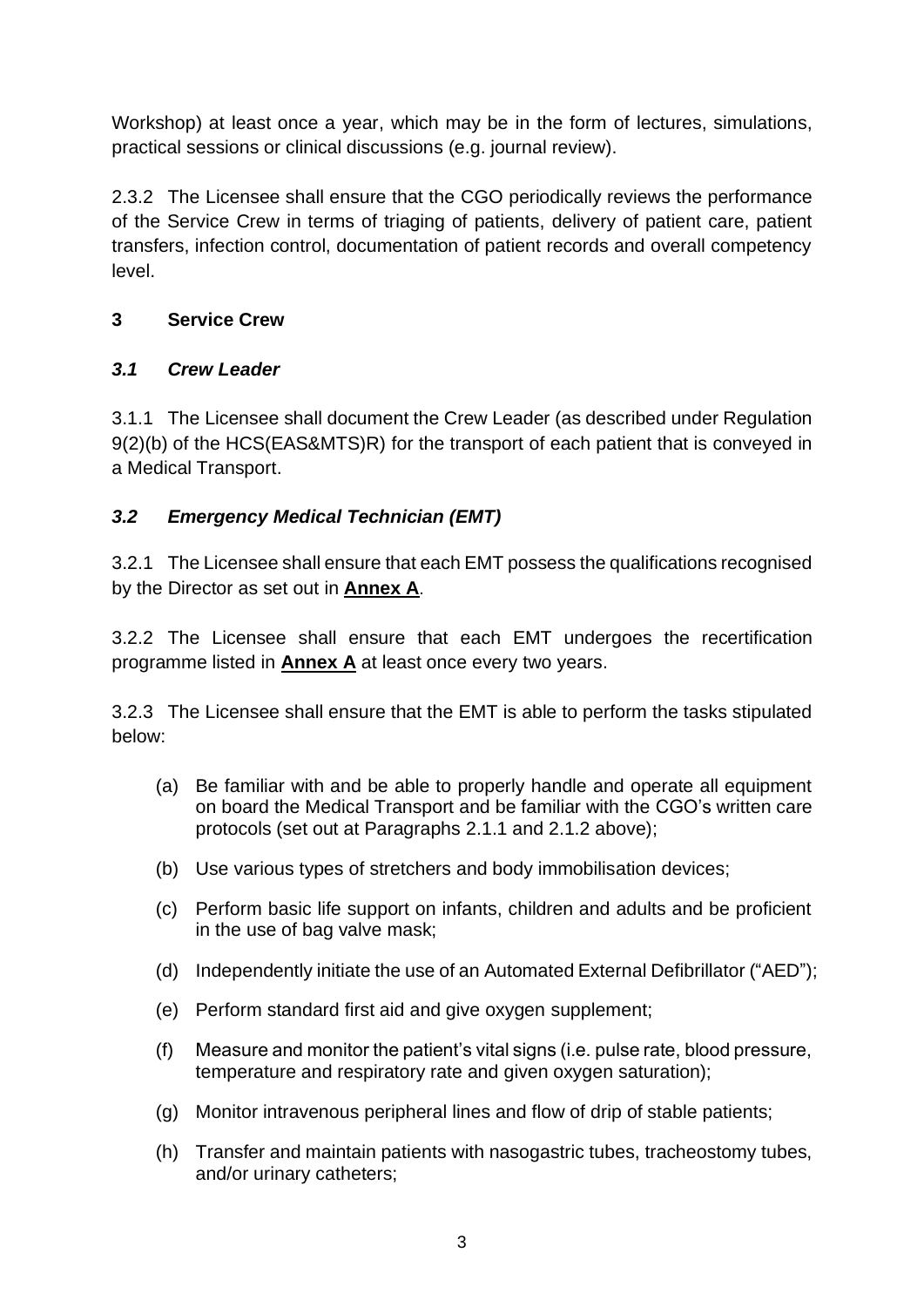- (i) Perform basic emergency procedures such as control of external bleeding and application of dressings, bandages, slings and splints;
- (j) Establish contact with the receiving hospital if the need arises;
- (k) Appropriately use Personal Protective Equipment ("**PPE**") and apply standard precautions to prevent the transmission of infectious agents during patient care; and
- (l) Assist the Crew Leader in the conduct of the various procedures for the care of the patient who is being managed.

#### *3.3 Paramedic, Ambulance Nurse and Ambulance Doctor*

3.3.1 The Licensee shall ensure that the Paramedic possesses the qualifications recognised by the Director as set out in **Annex A**.

3.3.2 The Licensee shall ensure that the Paramedic undergoes the recertification programme listed in **Annex A** at least once every two years.

3.3.3 The Licensee shall ensure that the Paramedic, Ambulance Nurse and Ambulance Doctor are able to perform the tasks as stipulated below:

- (a) Assess and independently manage trauma and non-trauma emergencies in patients of all age groups in accordance with and within the scope of the licensee's written care protocols endorsed by the CGO;
- (b) Organise and prioritise treatment and evacuation in multiple casualty incidents;
- (c) Use various types of stretchers and body immobilisation devices provided by the MTS;
- (d) Carry out emergency basic procedures to control external haemorrhage, apply dressings, bandages, slings and splints;
- (e) Provide immediate care to casualties during the process of extrication and disentanglement from entrapments;
- (f) Assess and maintain the patient's airway, including the use of adjuncts such as the oropharyngeal airway or Laryngeal Mask Airway ("LMA");
- (g) Perform basic life support on infants, children and adults;
- (h) Independently initiate the use of an AED;
- (i) Obtain intravenous access, administer designated intravenous medications and perform intravenous infusions as per written care protocols;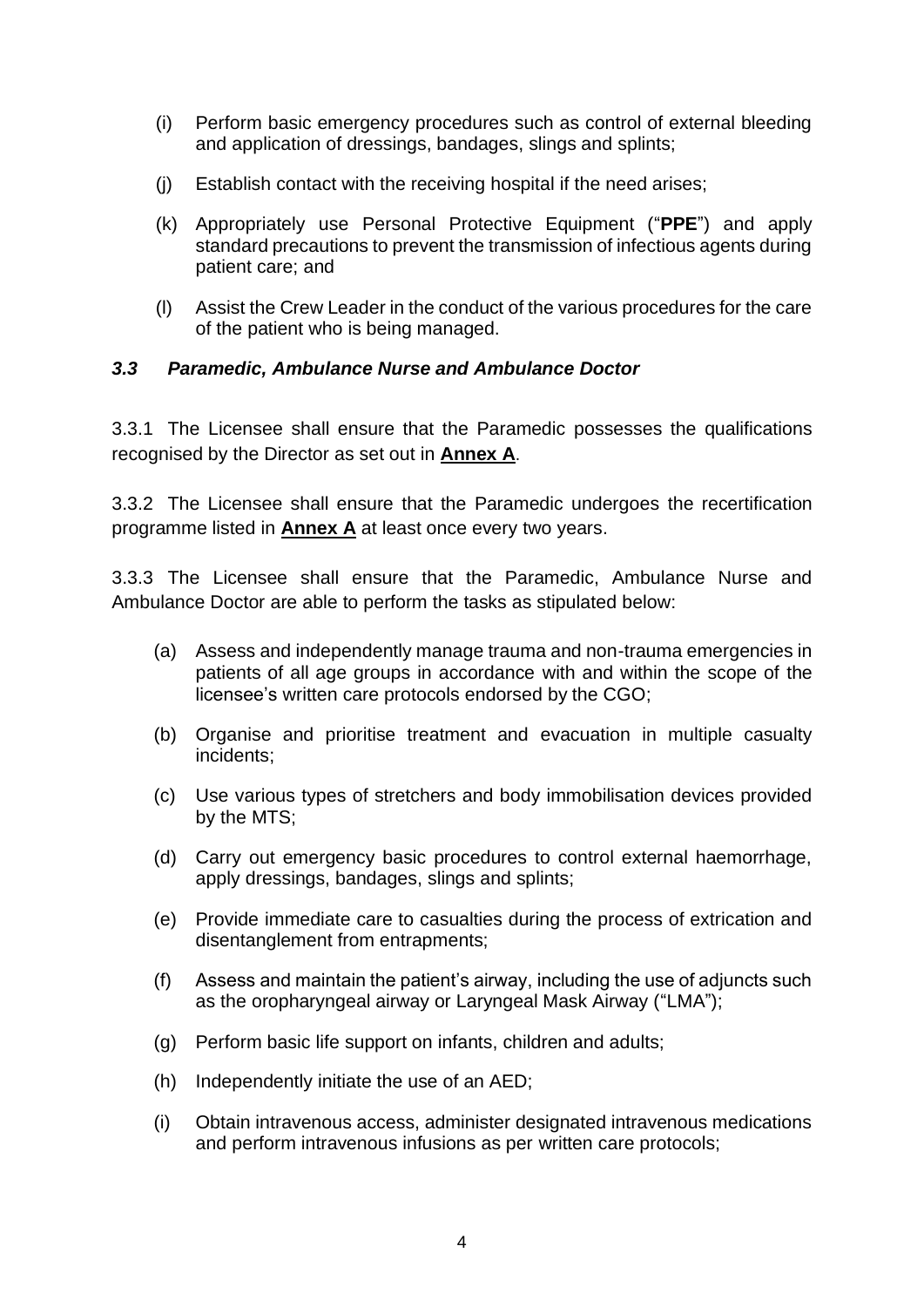- (j) Obtain capillary blood glucose sample and institute treatment for hypoglycaemia;
- (k) Identify abnormal chest sounds through auscultation;
- (l) Appropriately use PPE and apply standard precautions to prevent the transmission of infectious agents during patient care; and
- (m) Manage patients with nasogastric tubes, intravenous plugs or urinary catheters or other tubes and cannula.

#### *3.4 Driver*

3.4.1 The Licensee shall ensure that the Driver is able to perform the tasks as stipulated below:

- (a) Be familiar with the written care protocols established by the Licensee on unexpected emergency conditions that may be encountered in the provision of MTS;
- (b) Assist in patient care / monitoring in accordance with the Driver's scope of practice and competencies;
- (c) Appropriately use the PPE and apply standard precautions to prevent the transmission of infectious agents during patient care; and
- (d) Use of stretchers and be able to assist in the care and evacuation of a patient or casualty.

#### **4 Medical Transport Medical Equipment**

4.1 The Licensee shall ensure that each Medical Transport is fitted and equipped with the following equipment:

- (a) The medical equipment as specified in **Annex B**, which shall be regularly checked and re-stocked and be in good working condition when the Medical Transport is despatched; and
- (b) Any other equipment that is specified by MOH or any other authority.

4.2 The Licensee shall ensure that the equipment set out at Paragraph 4.1 is properly maintained and in good working condition.

4.3 The Licensee shall obtain and maintain all licences, permits, certifications and regulatory authorisations pertaining to the above equipment (including medical equipment) without any restriction or qualification whatsoever so as to enable them to meet the requirements stipulated in these LCs.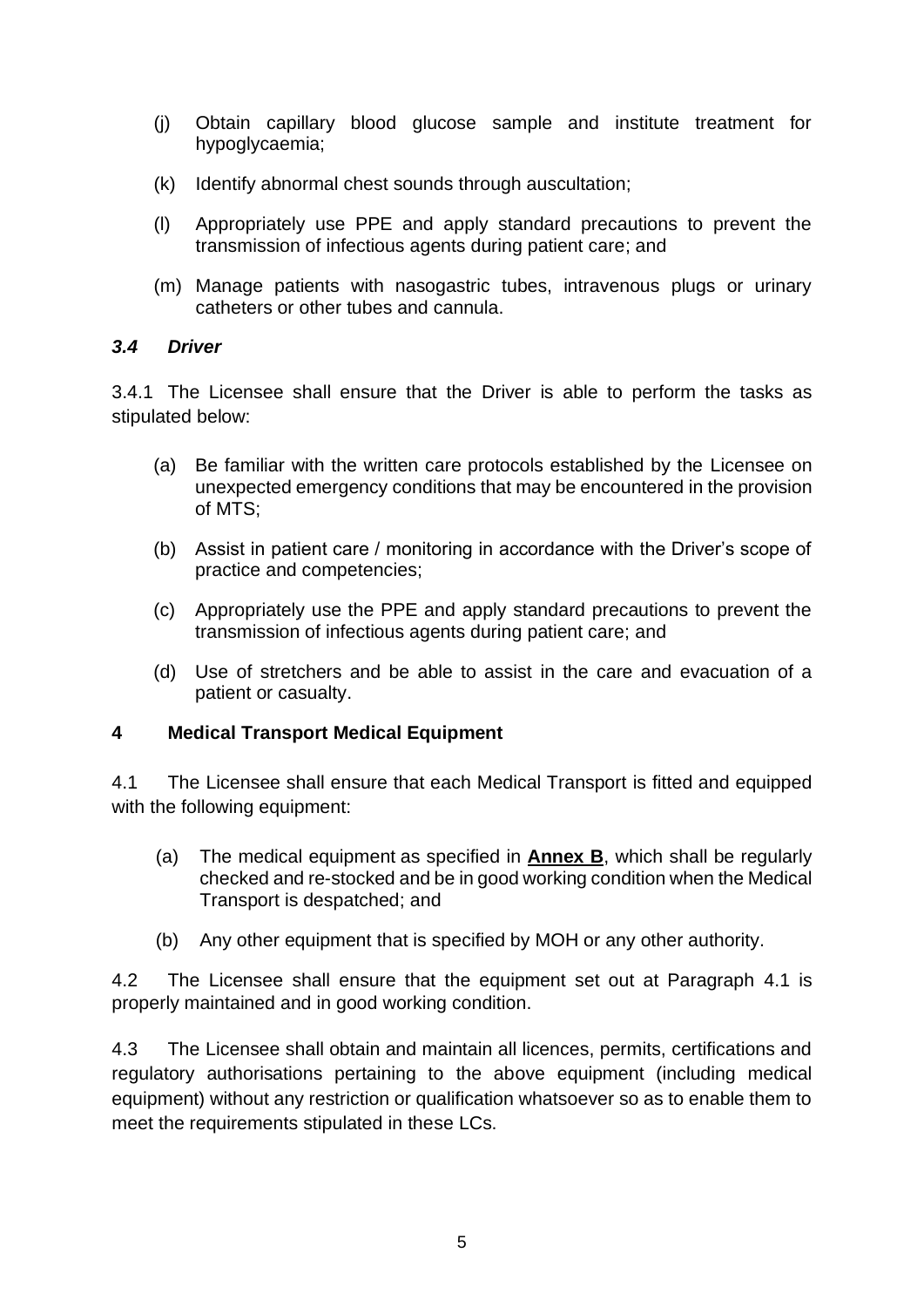# **5 Other Vehicle Requirements**

5.1 The Licensee shall ensure that the Medical Transport is in a good state of repair and complies to all laws and regulations under the purview of the Land Transport Authority ("**LTA**").

5.2 The Licensee shall ensure that the Medical Transport is in a clean and sanitary condition at all times.

5.3 The Licensee shall ensure that the Medical Transport has sufficient space to accommodate the conveyance of patients who are lying down and/or patients who are seated.

5.4 The Licensee shall ensure that the Medical Transport has sufficient space for the Service Crew to administer life-saving measures on patients.

5.5 The Licensee shall ensure that the safety of any patients or Service Crew conveyed in the Medical Transport is not compromised at any time, including when the Service Crew is required to administer life-saving measures on any patients.

5.6 The Licensee shall ensure that any equipment and items in the Medical Transport are securely fastened or stored in such a manner so as not to compromise the health and safety of any patients or the Service Crew.

## **6 Written Care Protocols**

## *6.1 Handover of Patient Care*

6.1.1 The Licensee shall ensure timely and adequate transfer of clinical information to facilitate proper handover during patient transfer. A copy of the documented handover checklist shall be provided to the receiving party. The information to be documented and maintained in the handover checklist shall include, but is not limited to, the following:

- (a) Indication(s) for transfer;
- (a) Patient's clinical information (e.g. past medical history, clinical diagnosis / impression, other clinical issues obtained from the transferring institution, patient, or the next-of-kin or carer of a patient);
- (b) Assessment of patient's vital signs and clinical parameters;
- (c) Clinical interventions and equipment used by the patient; and
- (d) Acknowledgement from the receiving party following patient handover.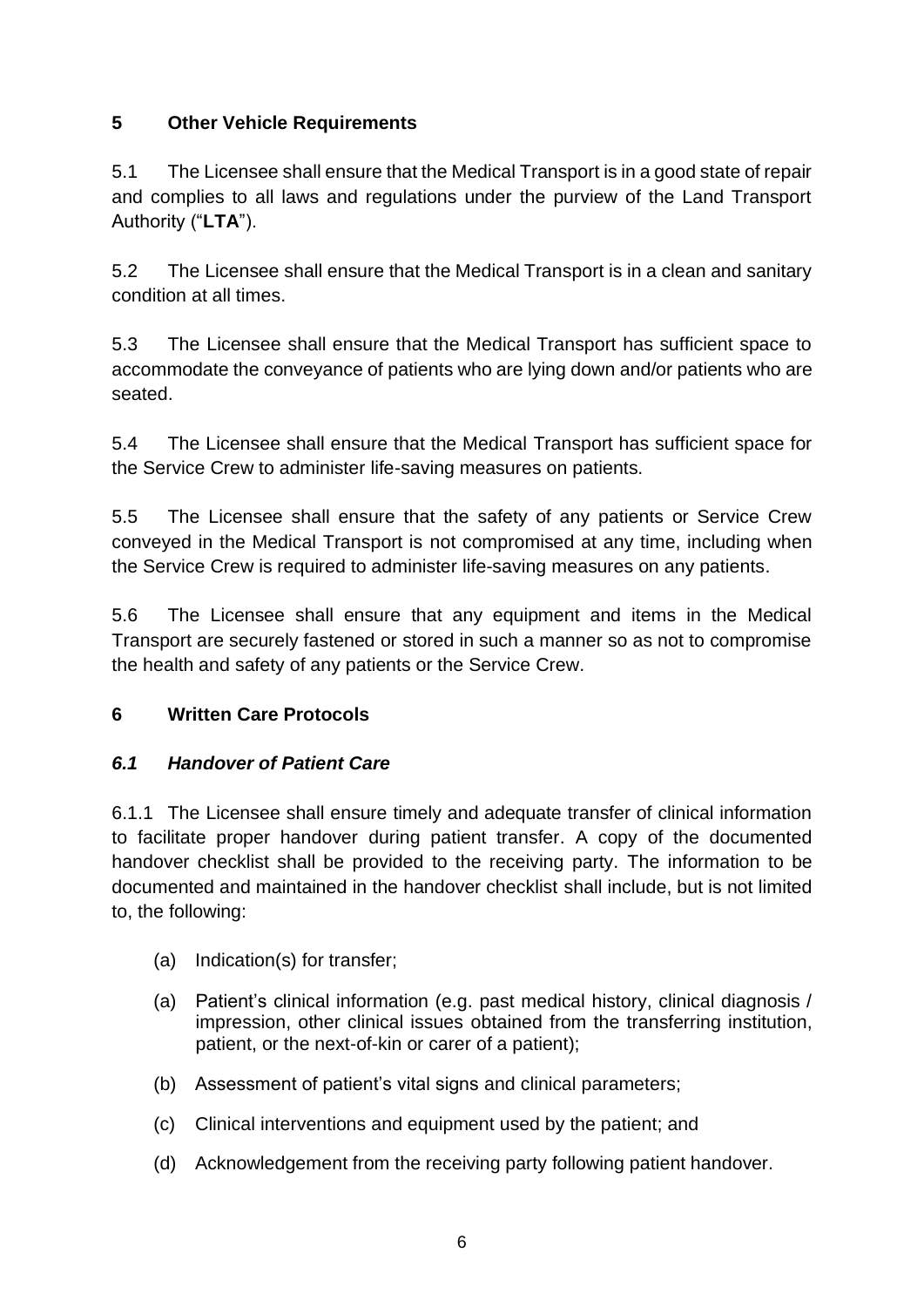#### **Annex A**

#### **LIST OF RECOGNISED EMT AND PARAMEDIC COURSES**

#### **Emergency Medical Technician**

- Workforce Skills Qualifications ("WSQ") Higher Certificate in Healthcare Support (Pre-Hospital Emergency Medical Services);
- Certificate of Completion of Emergency Medical Technician Course [incorporating WSQ Higher Certificate in Healthcare (Nursing) and/or relevant Technical Skills and Competencies as approved by SkillsFuture Singapore] issued by the following training institutions:
	- o SingHealth Alice Lee Institute of Advanced Nursing ("IAN");
	- o Singapore Armed Forces ("SAF") Medical Training Institute;
	- o Civil Defence Academy ("CDA");
	- o Health Management International ("HMI") Institute of Health Sciences;
	- o Co-operative of Singapore Civil Defence Force Employees Ltd ("COSEM");
	- o Lentor Training Centre;
- EMT Recertification Programme conducted by Institute of Advanced Nursing-Singapore Workforce Skills Qualifications ("IAN-WSQ"); or
- Any other Emergency Medical Technician (Basic) qualification recognised by the Director from time to time.

#### **Paramedic**

- Emergency Medical Services ("EMS") Specialist Certification from the SAF Medical Training Institute or Civil Defence Academy;
- Higher National Institute of Technical Education Certificate ("NITEC") in Paramedic and Emergency Care;
- Justice Institute of British Columbia ("JIBC") Paramedic Academy's 'Primary Care Paramedic';
- Diploma or Advanced Diploma in Paramedicine issued by a local institution recognised by the Director;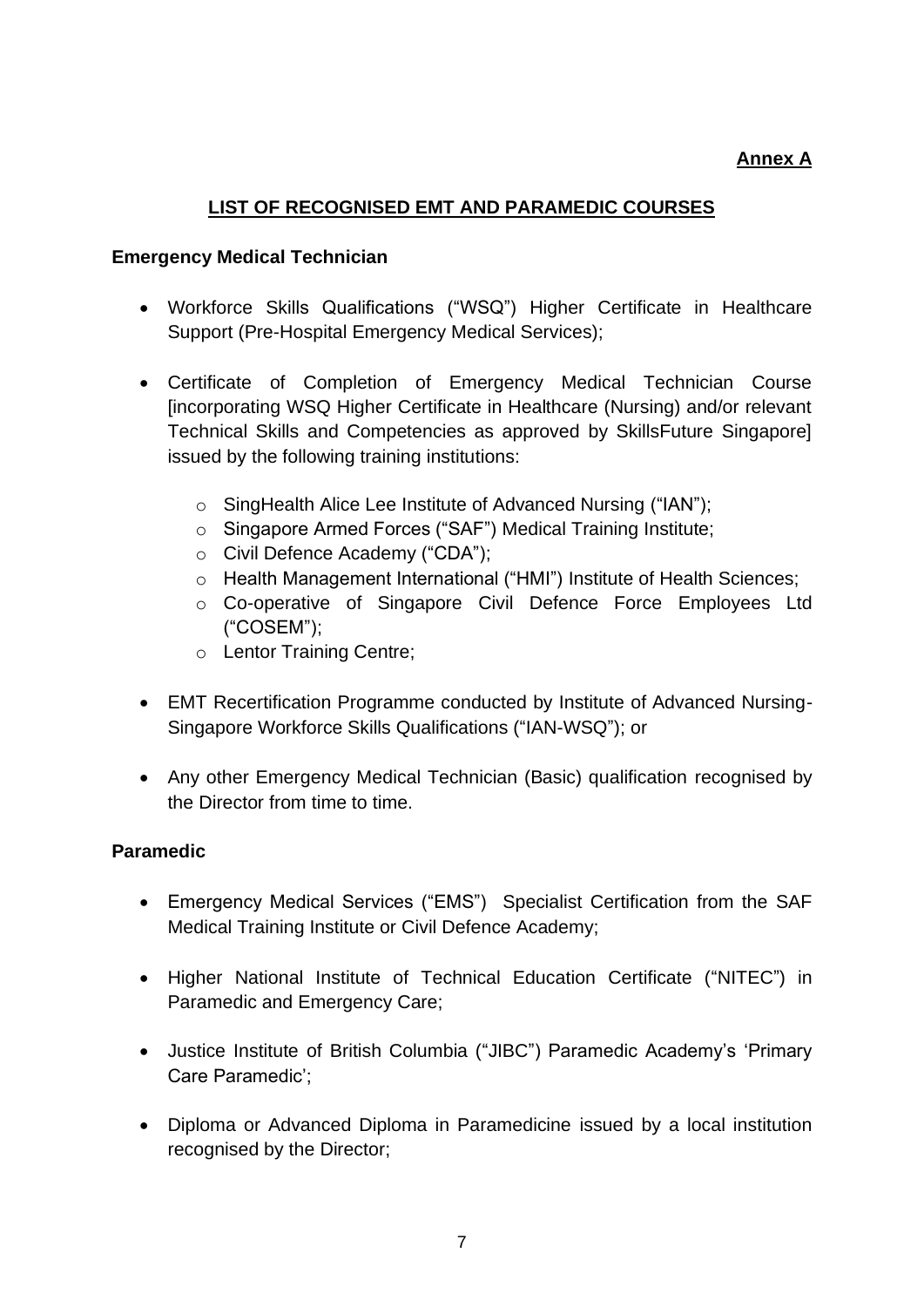- Paramedic Transitional Scheme Certificate issued by Unit for Pre-hospital Emergency Care and the Ministry of Health, Singapore ("UPEC-MOH");
- Paramedic Recertification Programme: Joint ITE-UPEC Certificate in Prehospital Emergency Care course by the Institute of Technical Education ("ITE"); or
- Any other Paramedic qualification recognised by the Director from time to time.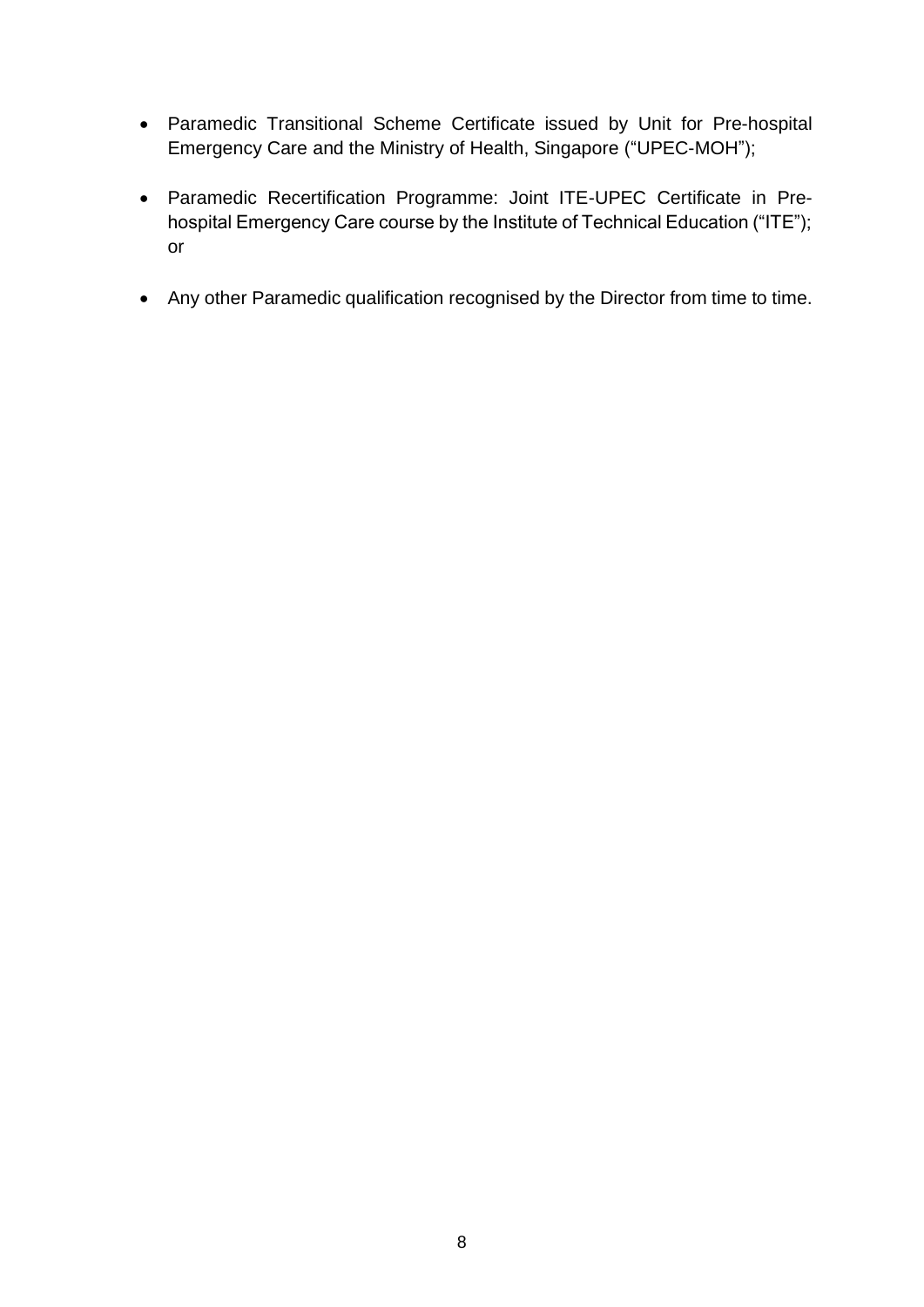#### **MEDICAL EQUIPMENT FOR MEDICAL TRANSPORT SERVICE**

#### **A. Airway and Ventilation Equipment**

- 1. Portable or fixed suction apparatus with a regulator
	- Wide-bore tubing, rigid pharyngeal curved suction tip; tonsillar and flexible suction catheters (suction catheter size 10 F and 16 F, min 1 each)
- 2. Portable oxygen apparatus capable of metered flow with adequate tubing
- 3. Portable and fixed oxygen-supply equipment
	- Variable flow regulator
- 4. Oxygen-administration equipment (min 1 each)
	- Adequate-length tubing; oxygen face mask (adult and child sizes), nonrebreathing mask (adult and child sizes), nasal cannulas
- 5. Big-valve mask (manual resuscitator)
	- Hand-operated, self-re-expanding bag; adult (>1000 mL) and child (450- 750 mL) sizes, with oxygen reservoir/accumulator; valve (clear disposable); and mask (adult, child, infant and neonate sizes)
- 6. Airways
	- Oropharyngeal (sizes 40 mm, 50 mm, 60 mm, 70 mm, 80 mm, 90 mm, 100 mm; adult, child, infant and neonate sizes, min 1 each)

#### **B. Cardiac**

1. AED, which should have paediatric capabilities, including child-sized pads and cables

#### **C. Trauma Supplies/Equipment**

- 1. Burn gels or equivalent (min 1)
- 2. Triangular bandages (min 5)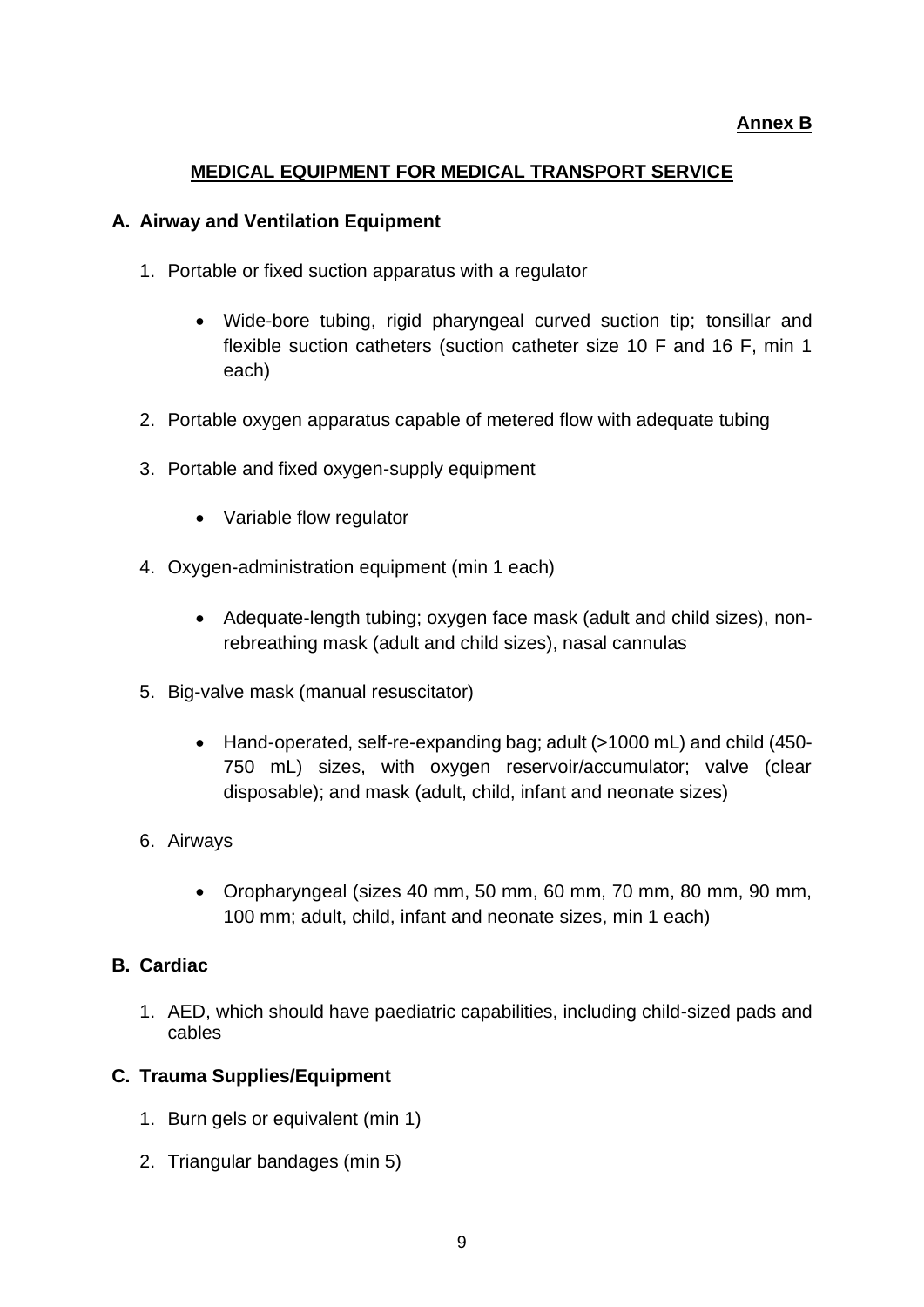- 3. Elastic or crepe or gauze roll bandages (size 2.5 cm, 5 cm, 7.5 cm, 10 cm, 15 cm or nearest equivalent, min 2 each)
- 4. Sterile gauze pads (size  $7.5 \times 7.5$  cm,  $9 \times 20$  cm,  $10 \times 10$  cm,  $20 \times 20$  cm or nearest equivalent, min 2 each)
- 5. Adhesive tape, hypoallergenic (1/2" and 1", min 2 each)
- 6. Arterial tourniquet (windlass)
- 7. Plasters (min 10)
- 8. Pen torch/pen light

#### **D. Miscellaneous**

- 1. Automatic blood pressure device
- 2. Pulse oximeter with paediatric and adult function
- 3. Ear thermometer or digital thermometer (ear probe covers, min 5 or thermometer probe covers, min 5)
- 4. Trauma scissors for cutting clothing, belts, boots
- 5. Flashlights (min 2)
- 6. Blankets, trolley sheets or linens and pillows (min 2 each)
- 7. Incontinence sheets (min 2)
- 8. Folding stretcher with restrainers
- 9. Patient care charts/forms (min 5)
- 10.Canvas litter (min 2)
- 11.Disposable emesis bags or basins (min 5)
- 12.Wheeled cot
- 13.Suction Device

#### **E. Infection Control Equipment**

- 1. Eye protection (e.g. full peripheral glasses or goggles, face shield, min 4/number of crew)
- 2. Face protection (e.g. surgical masks, min 4/number of crew)